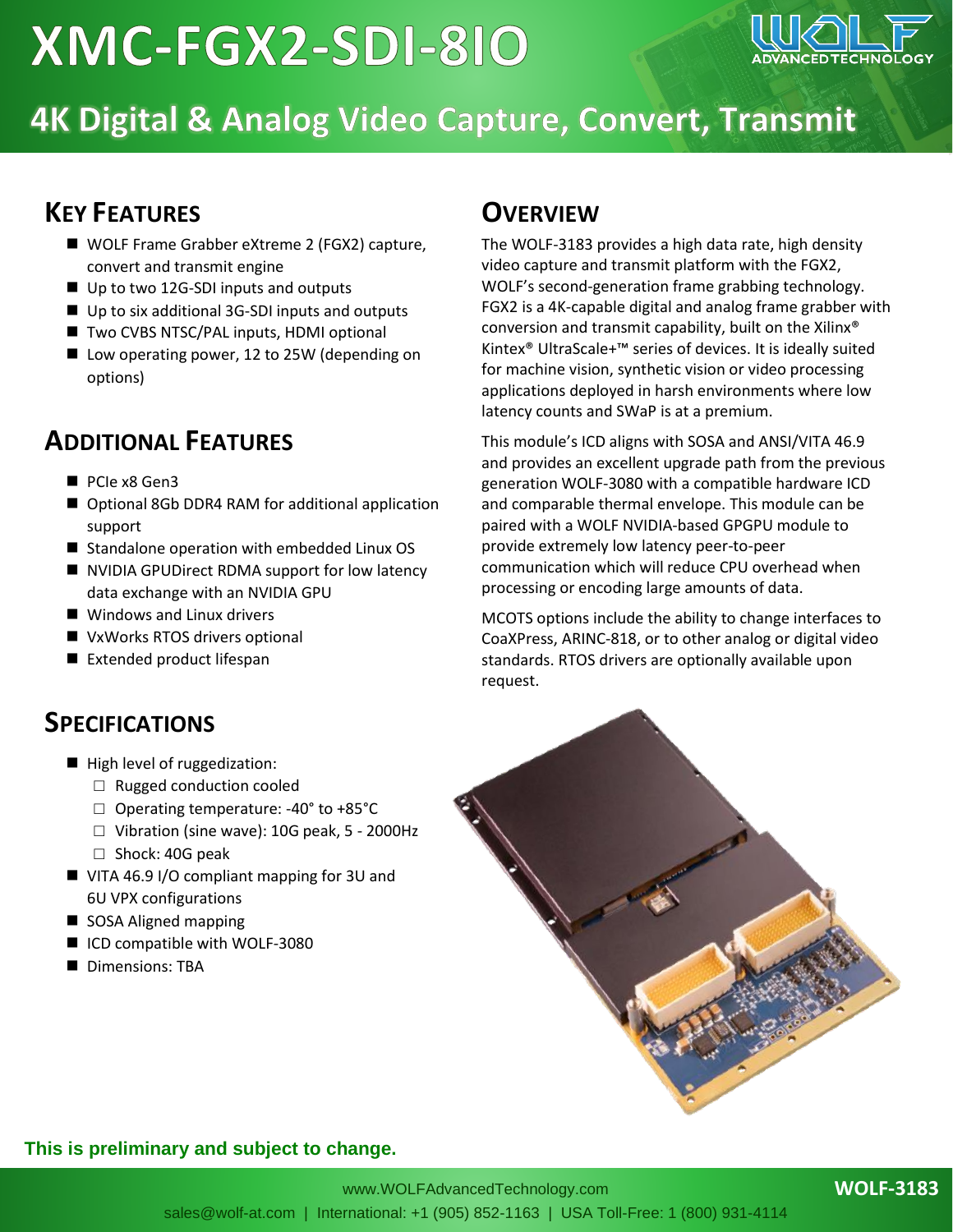## XMC-FGX2-SDI-810



### **DESIGNED FOR SYSTEM INTEGRATION**

This module's ICD aligns with SOSA and ANSI/VITA 46.9. When mapped to VITA 46.9 it uses a 4x SDI on 8D, 4x SDI on 12D pattern.

This module provides a pin compatible upgrade path from the previous generation WOLF-3080 with a compatible hardware ICD and a comparable thermal envelope.

#### **This is preliminary and subject to change.**

**CHNOLOG**